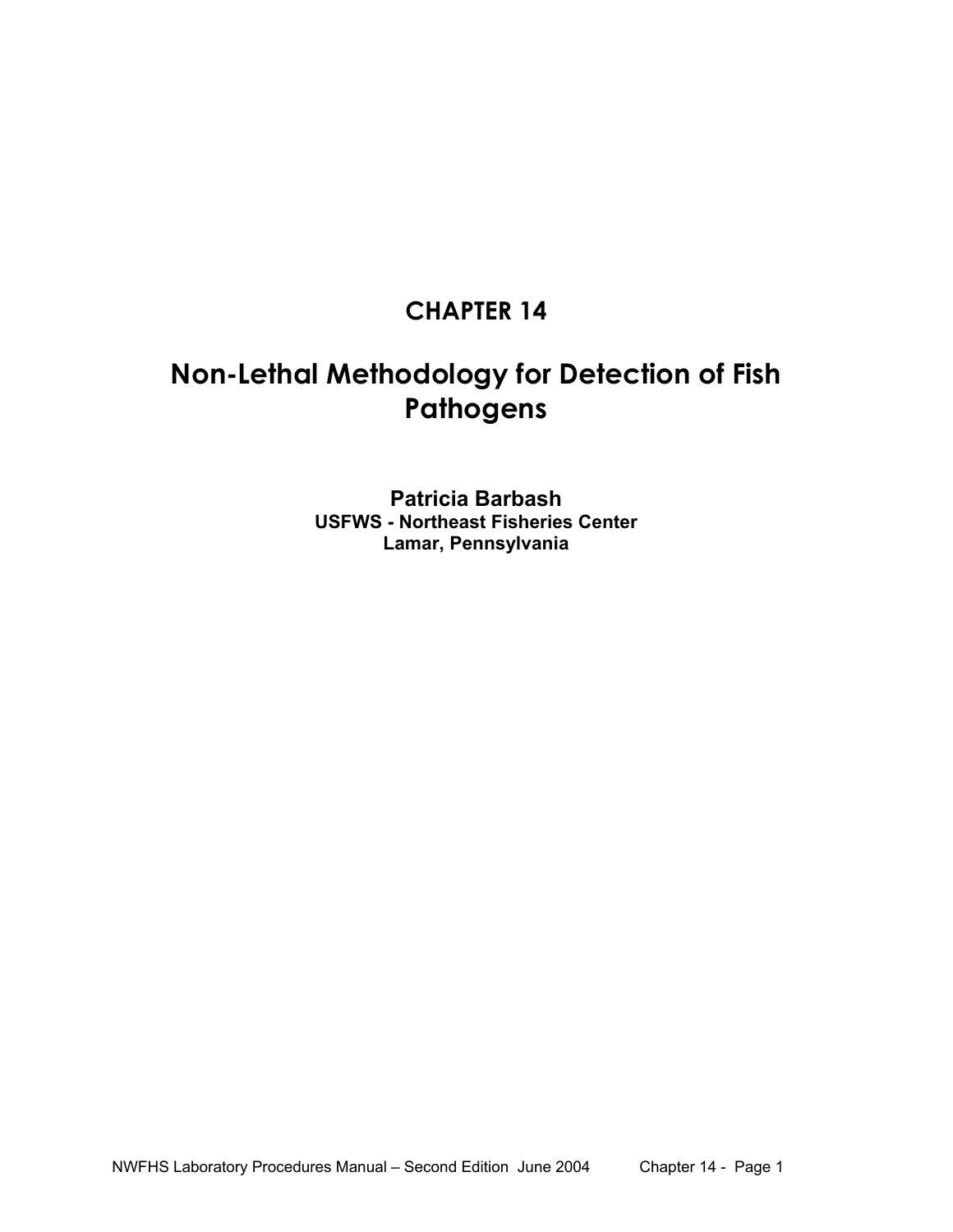## **I. Introduction**

Fish health plays a key role in monitoring, evaluating and protecting the health of all aquatic animals within an ecosystem whether it relates to restoring depleted populations or the recovery of threatened and endangered (T&E) species. For this reason, fish species involved in special recovery projects and those of special management concern (T&E) have been targeted as a high priority for the Fish Health Program to address in the National Wild Fish Health Survey (Survey).

#### A. ENDANGERED SPECIES ACT

 The Endangered Species Act of 1973 was enacted to protect and enhance the recovery of endangered (in danger of becoming extinct) and threatened (likely to become endangered) species. The Act prohibits harmful actions to any endangered or threatened plant or animal species. Increasing numbers of fish species are being listed under the Endangered Species Act (ESA). Biologists participating in the Survey will be responsible for the proper treatment of T&E species that are captured for disease sampling and/or other reasons, such as population monitoring.

#### B. PERMITTING

 Permitting - The Secretary of the Interior, through the Regional Directors of the U.S. Fish and Wildlife Service, may issue permits for the taking and possession of T&E species, under certain circumstances.

Fish Health work, whether lethal or non-lethal to the fish collected, may be considered a harmful action which is governed by this permitting process. All personnel involved in collection of samples for the Survey should contact their regional ESA permitting office or recovery team to determine how the Act applies to the work they will be performing, should T&E species be encountered. Decisions on lethal or invasive sampling techniques discussed herein should be made with the participation of the collecting field biologists and the specific recovery team involved.

For more detail, see 50 CFR 17, Code of Regulations, 50 CFR 17.22-17.32 and the Endangered Species Act.

#### C. VALIDITY AND SENSITIVITY

 Many concerns must be considered when evaluating results from non-lethal versus lethal fish health sampling protocols:

- 1. Sensitivity in many cases detection of pathogens from blood serum is less sensitive than internal tissues. In other cases, detection of an organism may be enhanced by utilization of mucus or serum.
- 2. Validity specific protocols for detection of fish pathogens using non-lethal sampling means are scarce, and many of those that are utilized have not been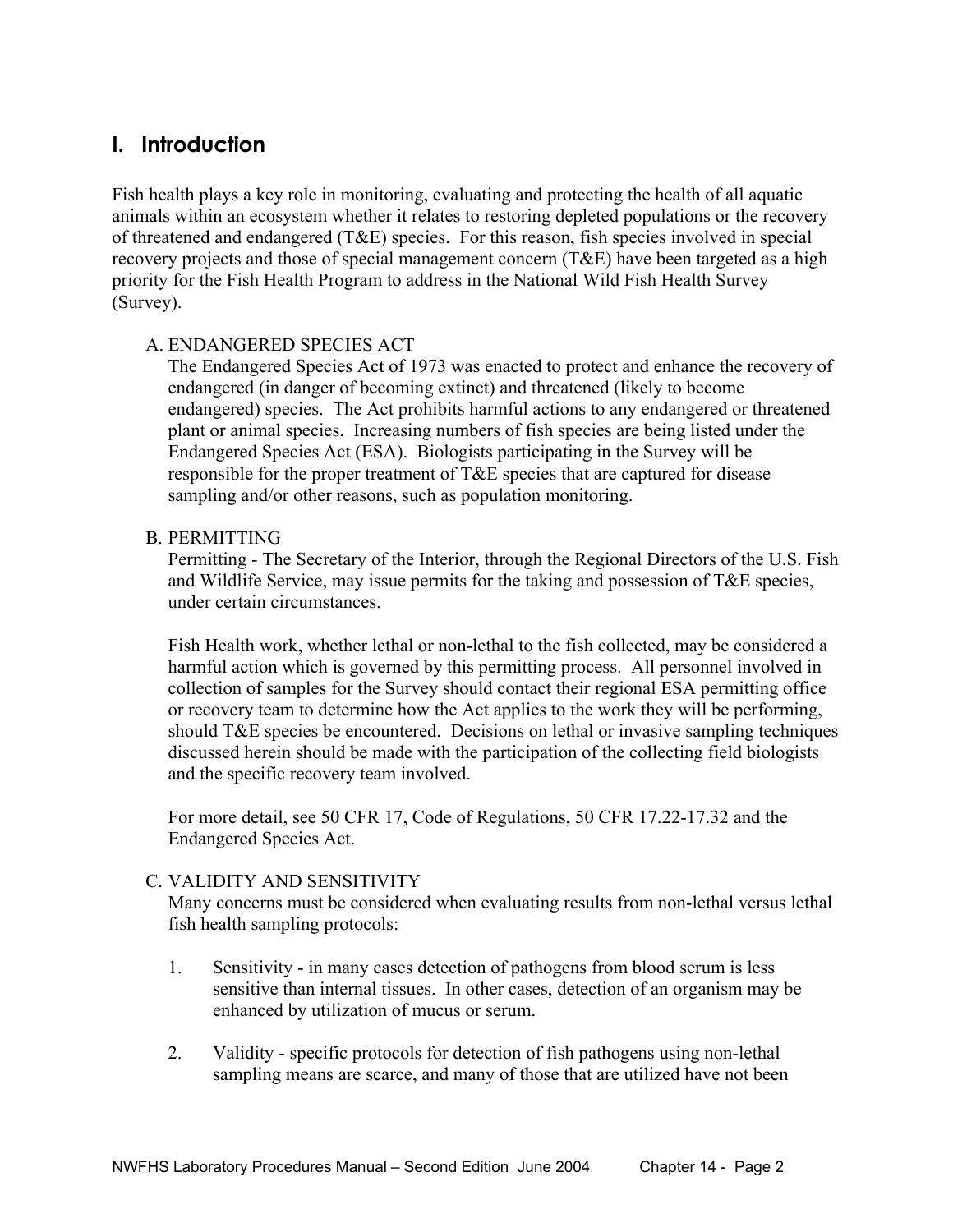validated. Clearly, more research must be accomplished to improve sensitivity and validity of non-lethal detection protocols available in the literature.

3. Statistical concerns - most of the stocks being considered for non-lethal fish health sampling are valuable and/or few in number, further reducing the sensitivity for detection of any particular pathogen which may be carried by members of that population.

# **II. Non-lethal Assay Methods to Employ**

#### A. GENERAL CONSIDERATIONS:

- 1. Most of the tissues and materials listed in the table in Section E below can be processed and analyzed in the laboratory according to the procedures described within the chapters referenced in the chart. Several procedures are not described in detail within this manual. An attempt will be made, therefore, to detail them within this chapter of the manual.
- 2. The collection of blood and other tissue biopsies for use in PCR or RT-PCR assays should be done with consideration of the integrity of the DNA or RNA during collection, processing, and performing assays. Samples should be frozen on dry ice immediately after taken. In the case of samples to be assayed by RT-PCR, special commercially available buffers can be used, instead of immediate freezing, to help preserve the integrity of the sample RNA until the assay can be run (RNA later<sup>®</sup> is a buffer available from Ambion, Inc. Telephone: 800-888-8804, cat# 7020).

### B. CONSIDERATIONS FOR VIROLOGY:

- 1. Cell Lines: An impressive number of fish cell lines have been and continue to be developed and established by professionals in the fish health community. Many of these lines are catalogued in the American Type Culture Collection (ATCC). The ATCC database can be queried on the Internet for availability and purchasing information at http://www.atcc.org.
- 2. Additional cell lines, which may not be available at ATCC, are reviewed by Fryer and Lannan (1994).
- NOTE: The detection of virus from water samples using an adsorption-elusion technique (as listed in the chart) is labor intensive, and therefore only the literary reference for this procedure is given (McAllister & Bebak, 1997).

### C. CONSIDERATIONS FOR BACTERIOLOGY:

1. Culture on Selective Media - a brief list of several media, which are considered selective for culturable bacterial fish pathogens, is given in Section III of this chapter.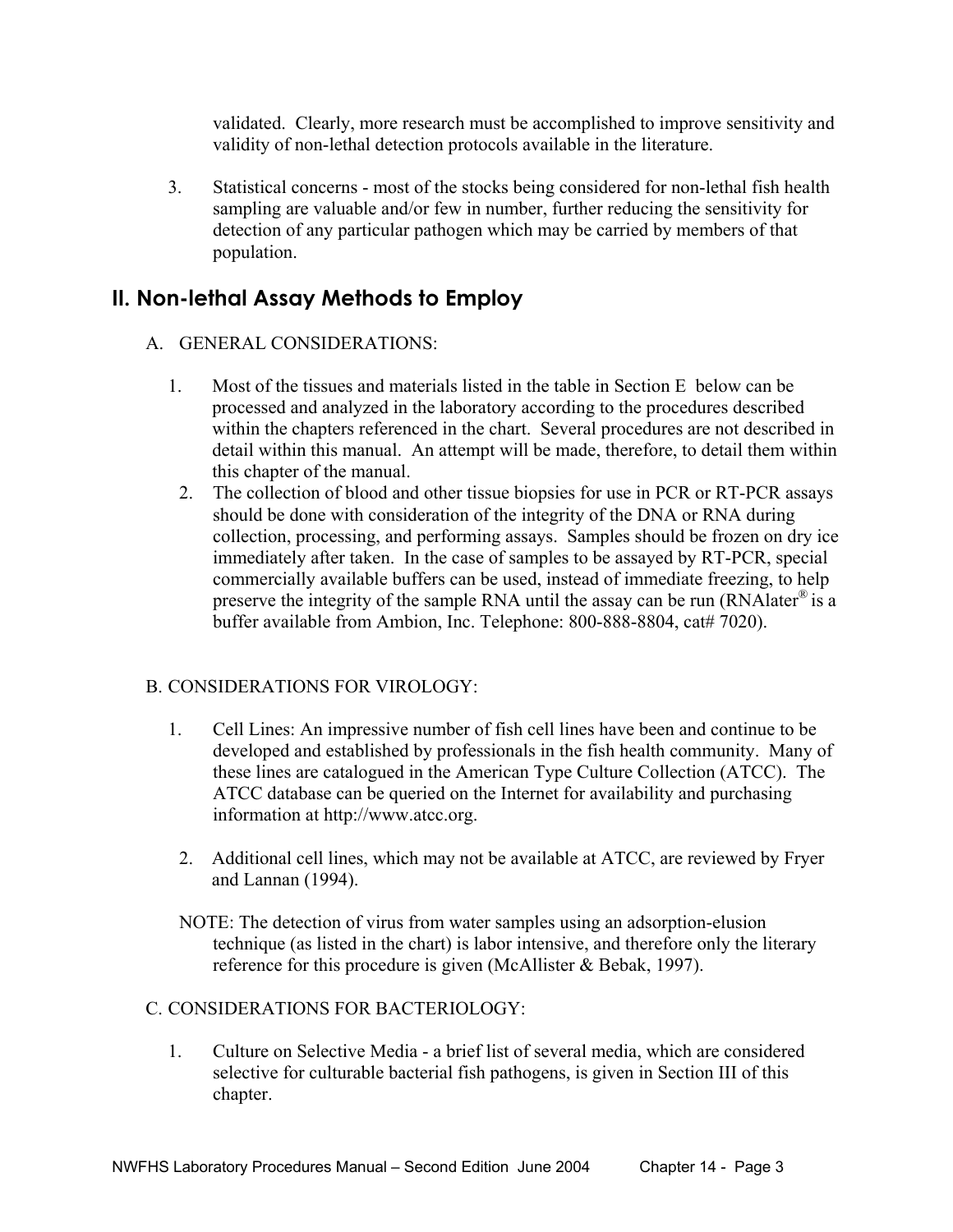2. Part III and IV of this Chapter describe, in detail, procedures for detecting bacteria from fish mucus and water samples.

#### D. CONSIDERATIONS FOR PARASITOLOGY:

 Any material collected non-lethally can be examined microscopically for parasites. Tests using PCR can be conducted to detect Survey target parasites such as *Myxobolus cerebralis* and *Ceratomyxa shasta*. See manual chapters referenced in the chart below (Section E).

#### E.GENERAL NON-LETHAL SAMPLING CONSIDERATIONS:

 Below is a chart which lists seven main forms of fish tissue and other material that can be collected non-lethally and examined for fish pathogens targeted for the Survey. Chapters in which protocols can be found are referenced.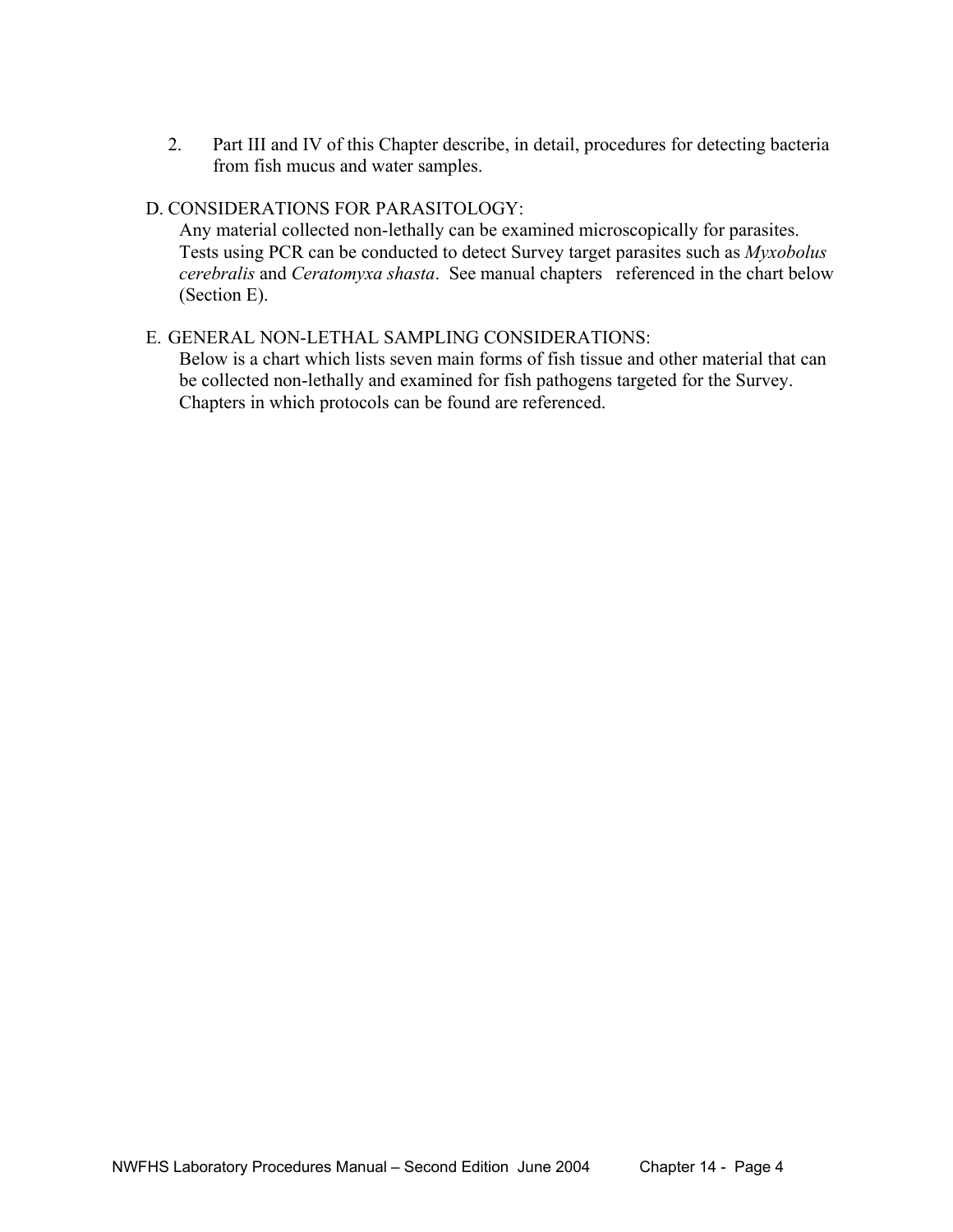| <b>Sample Material</b>                 | <b>Target</b><br><b>Pathogens</b>     | <b>Protocols</b>             | Chapter<br>Reference          |
|----------------------------------------|---------------------------------------|------------------------------|-------------------------------|
| Coelomic Fluid                         | Viral pathogens                       | Cell culture/ PCR            | Chapter 10 & 11               |
|                                        | R.salmoninarum                        | ELISA/PCR<br>M-FAT/PCR       | Chapter $6 & 7$<br>Chapter 14 |
|                                        | <b>Bacterial Pathogens</b>            | BHIA culture/ serology       | Chapter 5                     |
| Blood and                              | Viral pathogens                       | Cell culture/ PCR            | Chapter 10 & 11               |
| Blood Serum*                           | R. salmoninarum                       | ELISA/PCR                    | Chapter $6 & 7$               |
|                                        | Bacterial pathogens                   | BHIA culture/ serology       | Chapter 5                     |
|                                        | Parasites                             | Microscopy/PCR               | Chapter 8                     |
| Fecal /Intestinal Lavage               | <b>IPN</b>                            | Cell culture/PCR             | Chapter 10 & 11               |
|                                        | R. salmoninarum                       | KDM culture/PCR              | Chapter 5                     |
|                                        | <b>Bacterial Pathogens</b>            | BHIA culture/ serology       | Chapter 5                     |
|                                        | Parasites (C. shasta)                 | Microscopy/PCR               | Chapter 8                     |
| Mucus*                                 | IHN, IPN                              | Cell Culture/PCR             | Chapter 10 & 11               |
|                                        | <b>Bacterial Pathogens</b>            | BHIA culture/ serology       | Chapter 5                     |
|                                        | Parasites                             | Microscopy                   | Chapter 8                     |
| <b>External Lesions</b>                | Viral pathogens                       | Cell Culture/PCR             | Chapter 10 & 11               |
|                                        | <b>Bacterial Pathogens</b>            | BHIA culture/ serology       | Chapter 5                     |
|                                        | Parasites                             | Microscopy                   | Chapter 8                     |
| Water/Sediments**                      | IPN* (see Bibliography)               | Adsorption-elusion           |                               |
|                                        | Bacterial Pathogens*                  | Filtration/culture/ serology | Chapter 5                     |
|                                        | M. cerebralis                         | Microscopy/PCR               | Chapter 8                     |
| Tissue Biopsy:<br>Gill*, fin, opercula | Parasites (Including<br>M.cerebralis) | Microscopy/PCR               | Chapter 8                     |

\* with special considerations explained within this Chapter.

\*\* although detection does not come directly from fish, examination of water and sediments can indicate the presence of a pathogen in a particular watershed.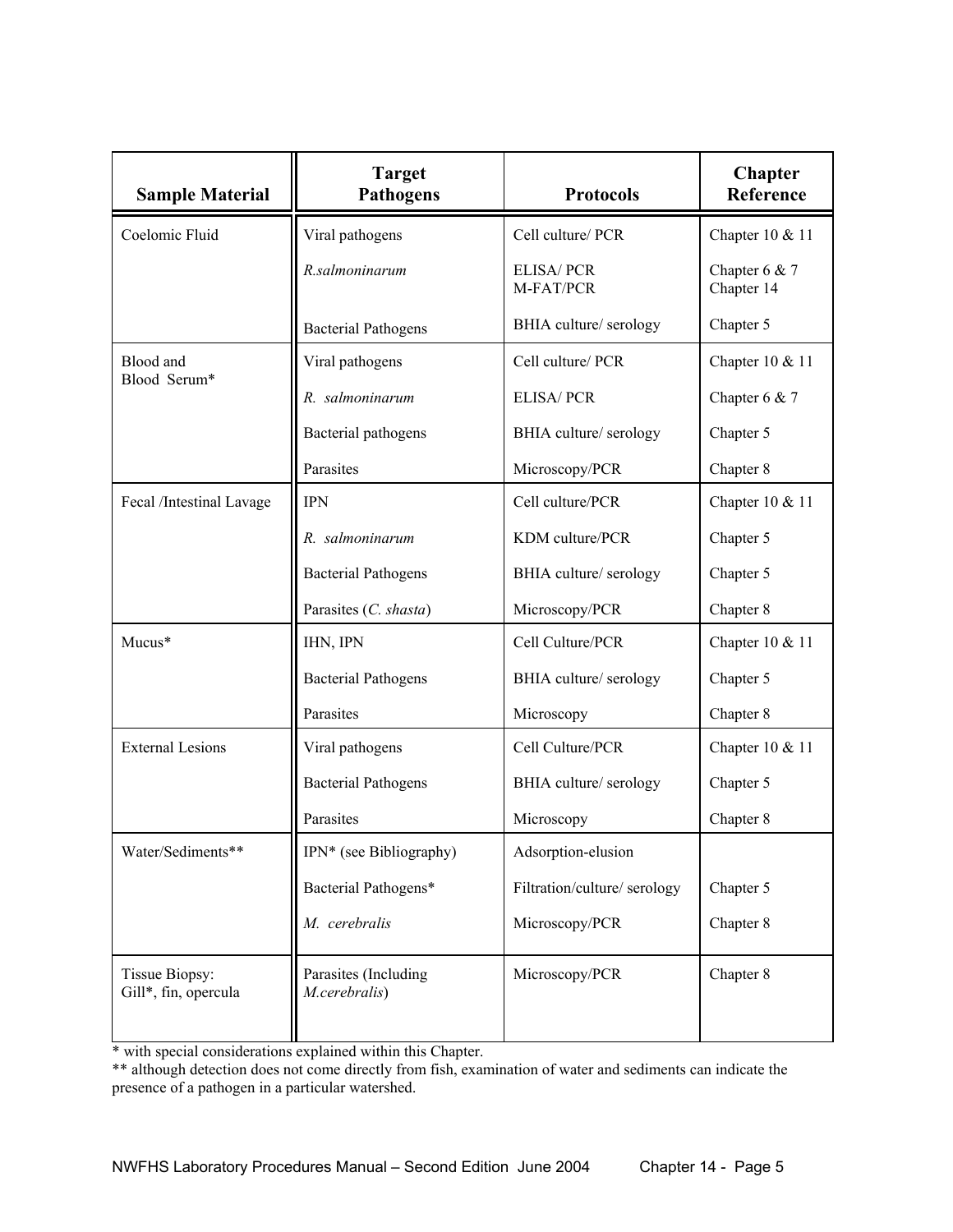# **III. Collection of Fish Blood for Pathogen Assays**

Blood can serve as the ideal non-lethal tissue for detection of systemic infections. The preservation and storage methods for blood collection depend largely upon the target pathogen(s) of interest.

### A. COLLECTION PROCEDURE:

- 1. It is most advantageous to use Vacutainer® collection tubes with accessory needles and holders, available through most scientific supply catalogs. Vacutainer® tubes come in a variety of capacities, but the 2 or 5 mL draw are the most appropriate for pathogen detection purposes. Vacutainer® tubes are also available with a variety of preservatives and anti-coagulants (EDTA, heparin, clot activator,), depending upon the intended use of the sample. Some assays are not compatible with these additives (these substances can act as inhibitors in PCR), so untreated tubes are available with no additive.
- 2. Blood should be collected only from fish large enough to withstand the procedure. Collection of blood from small fish can be lethal. No more than 1 mL of blood can be obtained from a 100g fish without lethal results.
- 3. Fish should be thoroughly immobilized by anesthetic prior to handling to avoid injury by the needle.
- 4. Place the anaesthetized fish on a non slip surface, or have an assistant hold large fish so that the collector has access to the ventral peduncle surface.
- 5. Affix a properly sized needle onto the Vacutainer® holder, and carefully place the stopper end of the Vacutainer tube down into the holder, but do not puncture the rubber seal. **It is necessary to maintain vacuum inside the tube in order to obtain blood. If the vacuum is broken, a new tube must be used.**
- 6. Blood is removed from the caudal vein located ventral to the spinal column. Insert the needle into the side or ventral surface of the caudal peduncle and approach the area with the needle. When the needle is near the vein, push on the end of the Vacutainer so that the rubber stopper is punctured and blood will flow into the tube. It may be necessary to move the needle tip slightly to locate the vein. Once located, the blood will flow freely into the tube. When enough volume is obtained, remove the needle from the fish and remove the tube from the holder. It is necessary to properly preserve the blood sample by freezing or distribution into appropriate buffers before the blood clots.

#### B. WHOLE BLOOD SAMPLES FOR MICROSCOPIC EXAMINATION

- 1. Blood is collected in anti-clotting agent (heparin) and smears are prepared according to individual assay protocols (wet mount for immediate observation or dried and fixed for hematological staining).
- C. WHOLE BLOOD SAMPLES FOR VIROLOGY AND BACTERIOLOGY
	- 1. Blood is collected without a preservative, and immediately diluted 1:10 with buffered saline.
	- 2. Store samples on ice until processing.
	- 3. Samples can be homogenized by stomacher, or by repeated expulsion with a small gauge needle and syringe.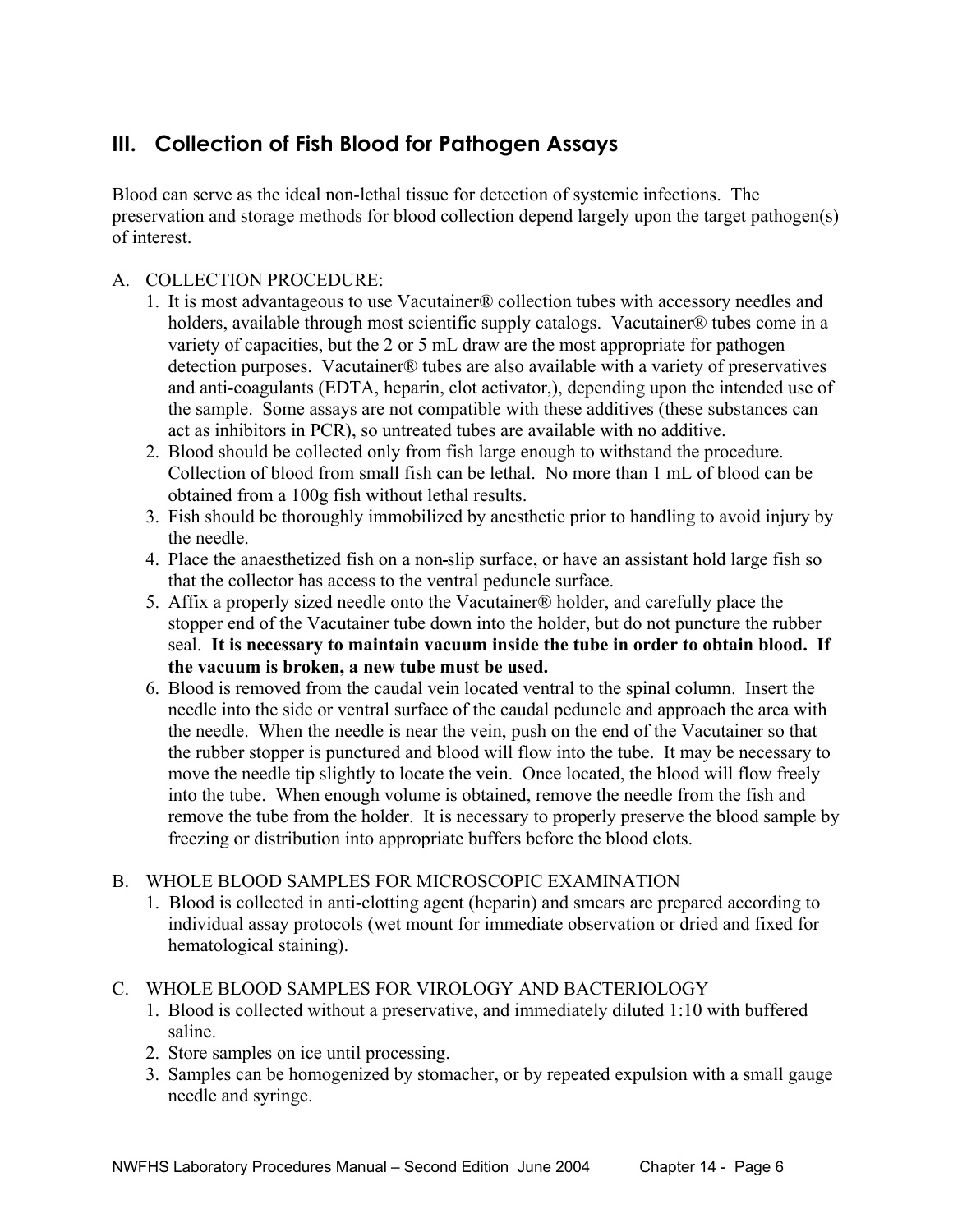- 4. The samples are further diluted and inoculated according to standard protocols for the detection of the target pathogen.
- D. WHOLE BLOOD SAMPLES FOR RT-PCR AND PCR
	- 1. RNA viruses samples must be collected in tubes with no additives.
	- 2. Immediately after collection, a small amount of blood is frozen on dry ice, or placed in a preservative buffer solution for RNA (RNAlater®, Ambion, Inc.).
	- 3. PCR: DNA or RNA are extracted according to tissue protocols for PCR and RT-PCR.
- E. SERUM SAMPLES

 Whole blood is allowed to clot or settle, and the serum is carefully aspirated from the remainder of the clot.

- 1. In case blood cells remain suspended in the serum, the sample can be centrifuged for 10 minutes at 3,000 rpm. Serum can be stored for 1 week at  $4^{\circ}$ C, or for one year at -20 $^{\circ}$ C. The addition of thimersal (1:10,000) will preserve the samples for extended storage, as long as this additive does not interfere with intended assays.
- 2. Serum can be used in a variety of assays including immunological antigen and antibody detection.

# **IV. Non-lethal Detection of Infectious Salmon Anemia Virus in Blood**

Infectious salmon anemia virus can be detected from whole fish blood using both tissue culture and reverse transcriptase polymerase chain reaction technology (RT-PCR), as reported by Giray et al. 2003. Refer to Section III for blood collection procedures. Blood is immediately diluted in physiological saline or PBS, processed, and inoculated onto plates containing both SHK-1 and ASK cell lines (Chapters 10 & 11). Any CPE detected by 28 days can be confirmed as ISAv by RT-PCR (Chapter 12).

Blood has been determined to be a suitable material for direct use in RT-PCR for detecting RNA from ISAv as well, and is already used for screening of wild anadromous salmonids during upstream migration. The following is a detailed protocol for RNA extraction and RT-PCR on whole blood preserved in RNAlater® (section III):

### A. **RNA EXTRACTION**

Using QIAGEN® RNeasy Kit with optional vacuum manifold:

1. Materials and Reagents:

 RNeasy Mini Kit if Tissue is used (QIAGEN # 74104) QIAGEN Viral RNA Kit (QIAGEN # 52904) Qia-shredder spin columns (QIAGEN # 79654) QiaVac-24 vacuum manifold -Optional (QIAGEN # 19403) Vacuum Pump- Optional Microcentrifuge RNALater**®** (Ambion, Inc. # 7020).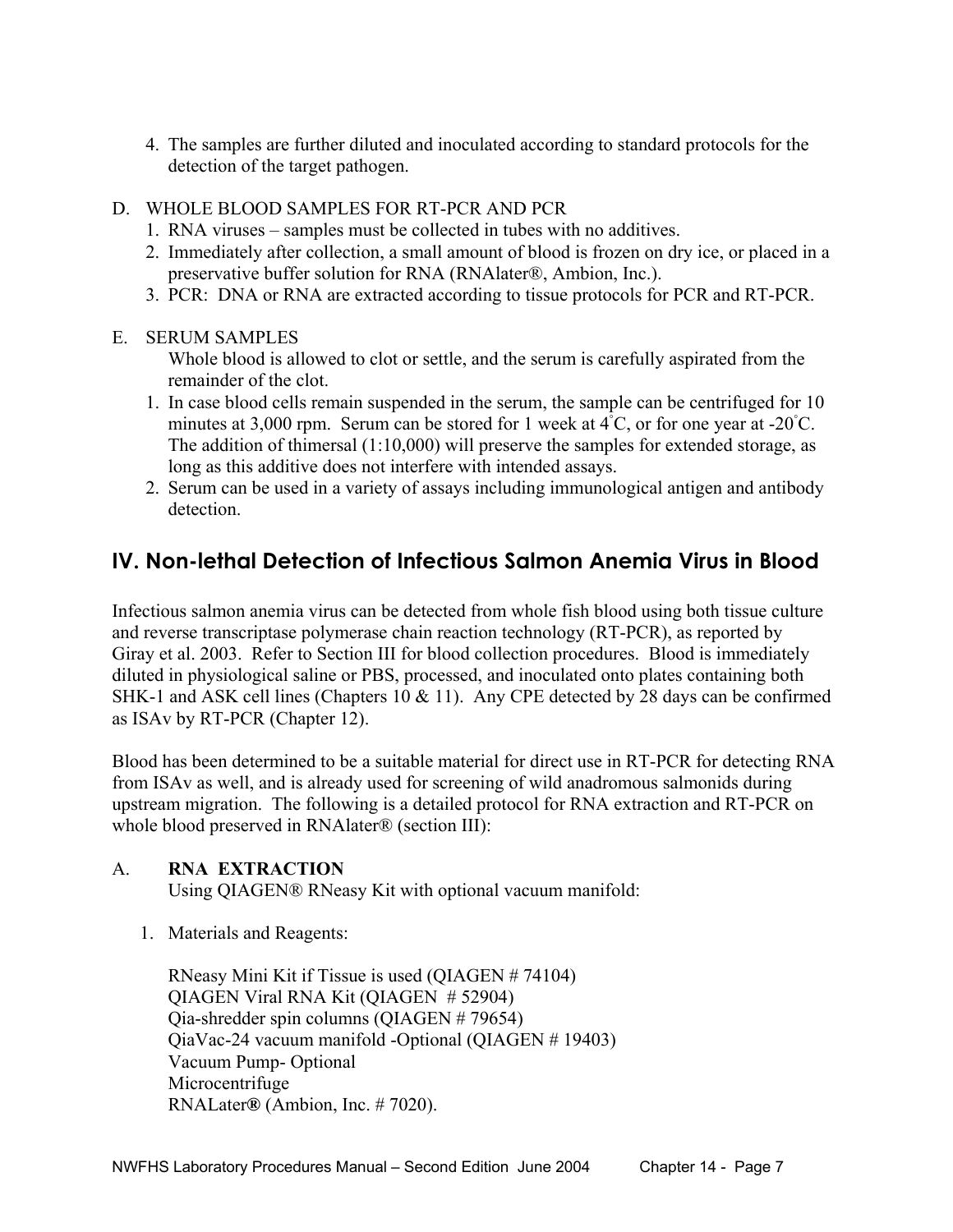QIAGEN Viral RNA Mini Kit if Cell culture or serum is used (QIAGEN #52904) Ethanol (Absolute 97-100%) Ethanol (70%) β-Mercaptoethanol (14.5 M) Pipettor  $(100-200 \mu L \text{ and } 0.5 \text{mL})$ Aerosol Barrier Tips 1.5mL centrifuge tubes Micro centrifuge heat block(s)  $(70^{\circ}$ C and 95<sup>°</sup>C) latex or nitrile gloves

- 2. General QA/QC **Wear and change gloves often**. This prevents spread or contamination of sample RNA/DNA and polymerase naturally occurring on the skin. **Review Chapter12 for important QA/QC considerations before proceeding with this protocol.**
- 3. Assay Preparation:
	- a. Mix Beta-mercaptoethanol (ME) into Buffer RTL before starting (10 µL ME to 1 mL RLT).
	- b. Ensure ethanol is added to Buffer RPE.
	- c. Prepare 70% ethanol solution for step 4.
	- d. Label QIAshredder and collection tubes.
	- e. Set up QuaVac-24 unit with VacValves and/or VacConnectors, and place labeled spin columns into VacConnectors so they are ready for lysates.
	- f. Label 1.5 mL mc tubes for lysing samples (make sure that a positive and negative controls are included).
	- g. Fish blood should be stored refrigerated or frozen in RNAlater.
- 4. Procedure (adapted from RNeasy Handbook):
	- a. Pippette 30 µL blood into a 1.5 mL mc tube.
	- b. Add 600 µL Buffer RTL, and vortex for 1 minute.
	- c. Transfer lysate to a QIAshredder spin column.
	- d. Homogenize the tissue by centrifuging the QIAshredder for 2 minutes at **maximum speed. Discard the QIAshredder spin column and retain** the filtered lysate.
	- e. Either place a cap on the collection tube containing the lysate, or transfer to a new 1.5 mL microcentrifuge tube.
	- f. Add 600 µL of 70% ethanol to the cleared lysate, and mix well by pipetting. A precipitate may form, but should not affect the outcome of the procedure.
	- g. Apply 700  $\mu$ L of the sample at a time (including any precipitate) to an RNeasy spin column that has been placed on the QiaVac 24 manifold. Vacuum until all lysate has passed through filter.
	- h. Apply the remainder of the sample to the spin column and vacuum filter again.
	- i. Pipette 700 µL Buffer RW1 into the spin column, and vacuum filter.
	- j. Be sure ethanol is added to Buffer RPE, then pipette 500 µL Buffer RPE to spin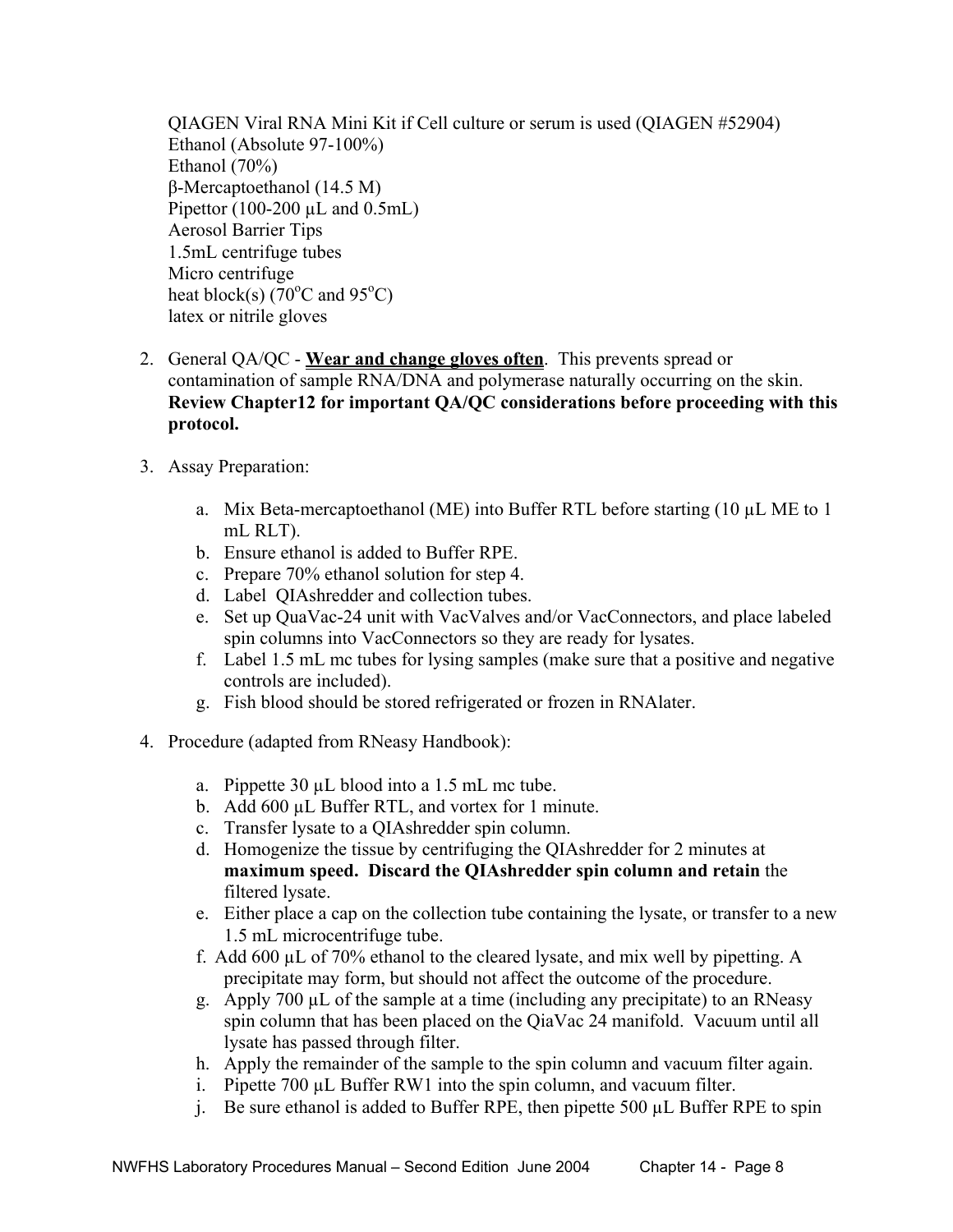column and apply vacuum.

- k. Add another 500 µL Buffer RPE to the spin column and vacuum.
- l. Place spin column in a clean collection tube. Centrifuge for 3 minutes at maximum speed (14,000 X g). This step ensures drying of the filter.
- m. Transfer spin column to an RNase free 1.5 mL microcentrifuge tube and pipette 50-100 µL RNase-free water directly into the spin column. Centrifuge for 1 min at 8000Xg to elute. Repeat elution with fresh water  $(50-100 \mu L)$  into the same collection tube. Measure and dilute RNA to 10 to 100 ng/ $\mu$ L.

#### B. **RT-PCR PROCEDURES (ISAV)** (adapted from Keleher et al. 2003)**:**

- 1. Materials and Reagents:
	- a. Superscript One-Step RT-PCR System (GIBCO #10928-018)
	- b. Rnasin RNase Inhibitor (Promega)
	- c. Upstream primer for ISAv 1D: 5' GGC TAT CTA CCA TGA ACG AAT C
	- d. Downstream primer for ISAv 2: 5' TAG GGG CAT ACA TCT GCA TC
	- e. Molecular Grade (RNase free) d-H<sub>2</sub>O
	- f. 0.5 and 1.5 mL microcentrifuge tubes (RNase/DNase Free)
	- g. Thermal cycler
	- h.  $0.5-25\mu L$  and  $20-200\mu L$  pipetters: (positive displacement with matching lunger/tips and/or regular with aerosol barrier tips)
	- i. gloves (latex or nitrile)
	- j. Bench top UV cabinet.
- 2. Procedures:
	- a. Master Mix Preparation using One-Step RT-PCR Systems (Invitrogen): Add water first and RT/Taq mix last. Keep all reagents cold in frozen cryo-rack during mixing, and return them to freezer immediately after use. Refer to Chapter 12 for general procedures and considerations when performing PCR. The following are final concentrations of each component to be added into each reaction tube:

| Component         | <b>Final Concentration</b>    |
|-------------------|-------------------------------|
| 2X Reaction Mix   | 1Х                            |
| Sense primer      | 50 pMole                      |
| Antisense primer  | 50 pMole                      |
| RT/TAQ Mix(Gibco) | $\mu L$<br>$\Gamma$           |
| Rnasin(Promega)   | 10 units                      |
| RNase free Water  | added to above to 49 µL total |

b. Place 49µL of MM into each 0.5 mL PCR tube. Close caps tightly. Move PCR tubes with MM to sample loading area. Add 1 µL template RNA.

c. Thermocycler should be programmed for the following regime:

| Reverse Transcription: | $42^{\circ}$ C 15 min. |
|------------------------|------------------------|
| Pre-dwell              | $94^{\circ}$ C 5 min.  |
| 30 Cycles of:          | $94^{\circ}$ C 45 sec. |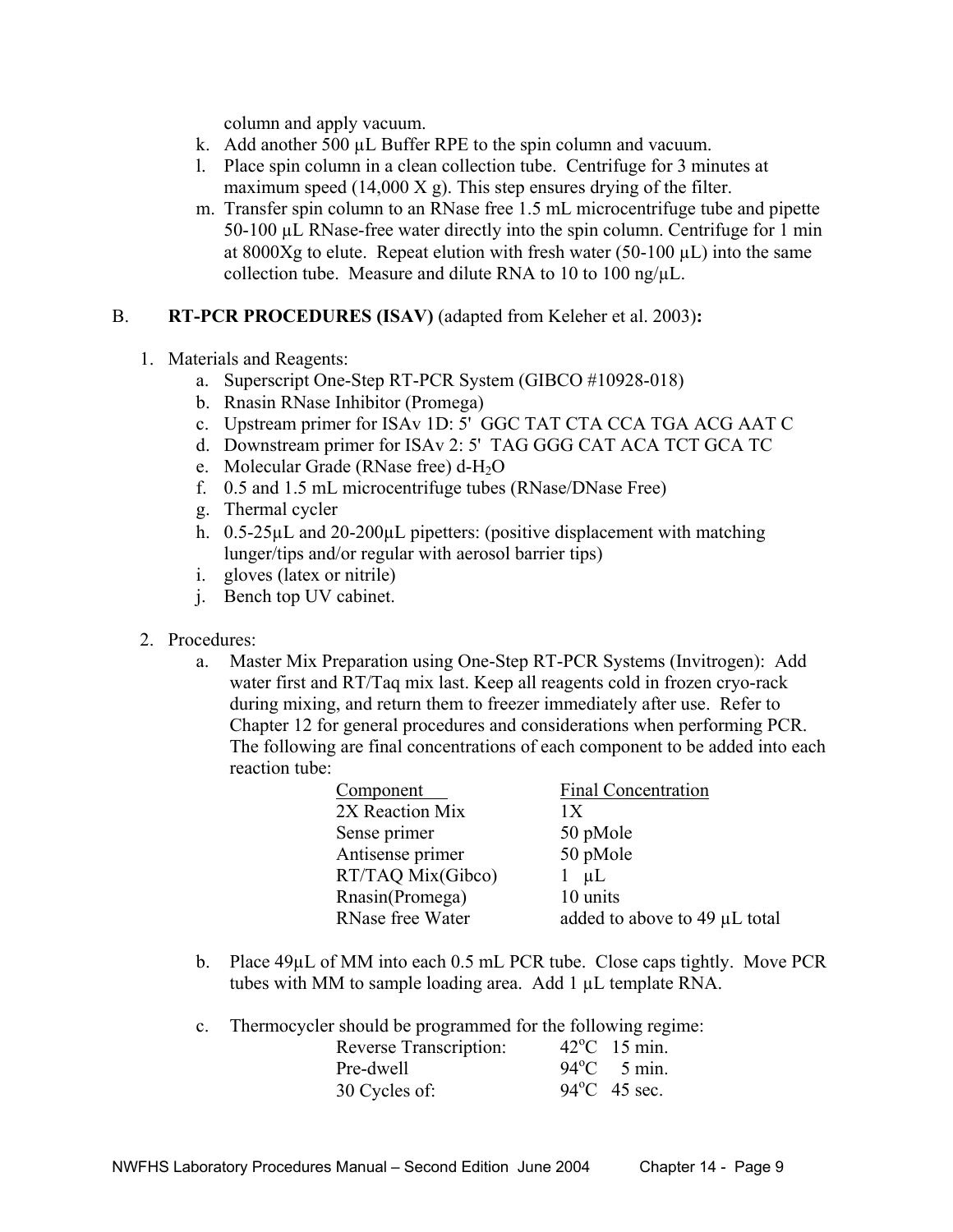$59^\circ$  $59^{\circ}$ C 45 sec 72o  $72^{\circ}$ C 1 min 45 sec. Post dwell at 72<sup>o</sup>C for 7 min. Hold to  $4^{\circ}$ C chill at end of program.

> d. Retain amplified product for electrophoresis as described in Chapter 12. The resulting cDNA product will produce a 493 base pair band after electrophoresis in a 2% agarose gel, indicating a positive finding for ISAv.

# **V. Non-lethal Detection of Bacterial Pathogens in Mucus of Fish**

The bacterial fish pathogen Aeromonas salmonicida can be readily isolated from the mucus of salmonids using the following techniques. Some success in isolating Yersinia ruckeri and Flavobacterium columnare has also been reported by field personnel. Bacteria can be detected using simple swab/streaks onto agar media, or they can be quantified through serial dilution in PBS. Quantification can help reflect the level of systemic infection in some fish. The following methodologies have been adapted from Cipriano et al(1992).

#### A. NON-QUANTITATIVE METHOD:

- 1. Mucus is scraped gently from the lateral surface of the fish with a 10µL inoculating loop, and streaked directly onto the agar media of choice, according to the target pathogen(s) for detection.
- 2. Alternatively, commercially prepared transport swabs (see source list) can be used to collect mucus specimen, for later streaking onto agar media. Follow manufacturer's instructions on use of the swabs. Be sure to store transport swab samples cold and streak the sample onto appropriate media within 24 hours of specimen collection.

B. DILUTION PLATE COUNTS FROM NON-LETHAL MUCUS SAMPLES:

Small samples of mucus can be weighed and diluted in PBS, then plated on an appropriate agar medium. After incubation, colonies of target bacterial pathogens can be quantified and reported as colony forming units per gram of mucus (cfu/gm).

- 1. With a sterile scalpel or bladed instrument, gently collect a small amount of mucus from the lateral surface of the fish.
	- a. Place into a pre-weighed sterile culture tube and keep sample cold until processing can be accomplished.
	- b. Determine the weight of the sample by subtracting the tube weight from the gross weight after sample is collected.
- 2. Make a 1:10 dilution according to tissue weight with phosphate buffered saline(PBS).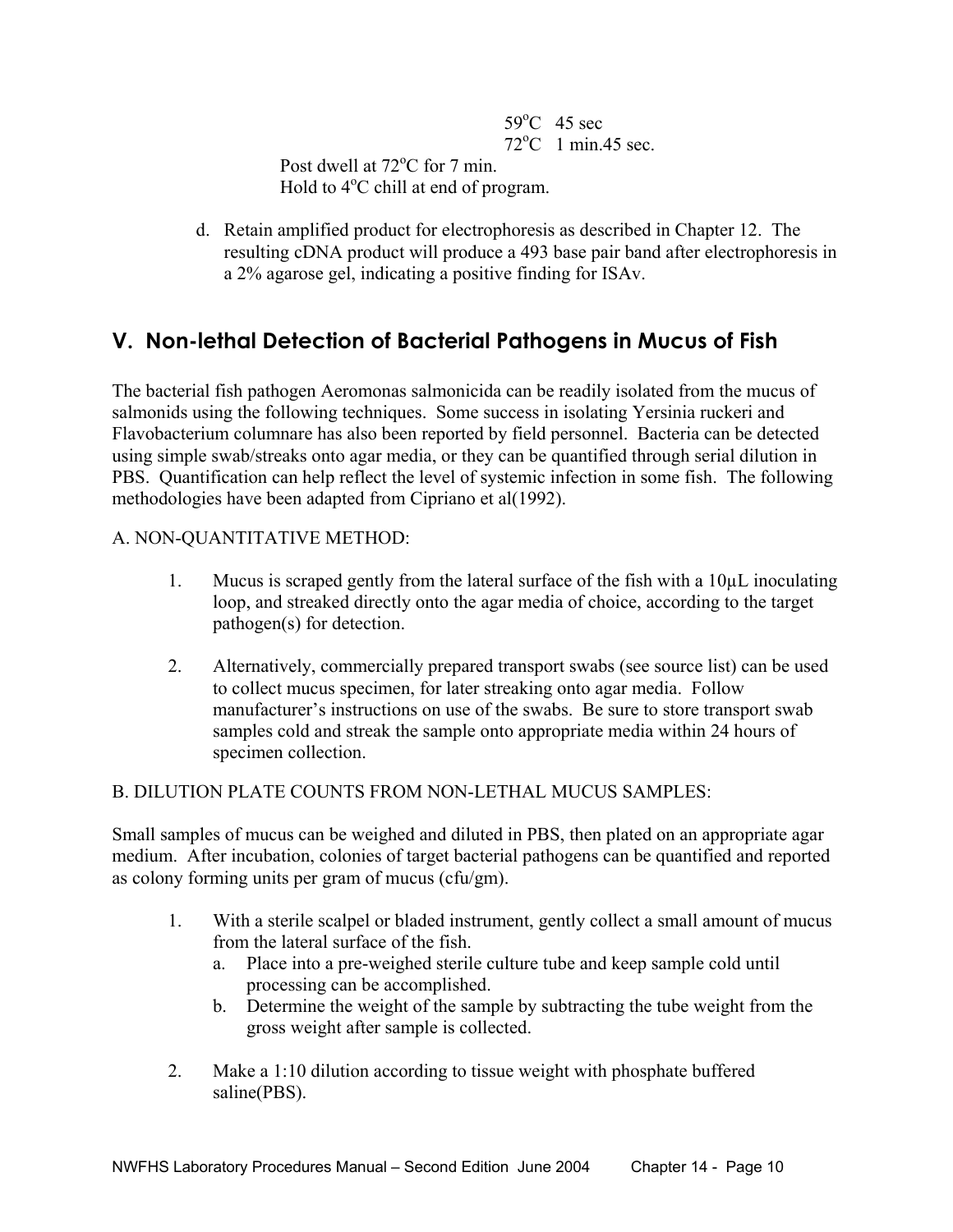Homogenize tissue with rigorous pipetting motions.

- 3. Make serial  $\log_{10}$  dilutions of the 1:10 dilution in PBS: Fill micro titer plates with 90µL PBS per well (4 wells per sample will be needed), or any other vessel with appropriate volume to accomplish 10 fold dilutions.
- 4. Add 10µL of the 1:10 dilution tube to the first micro titer well
- 5. Make 10 fold dilutions by taking 10µL from the first well and placing it in the second.
	- a. Change pipet tips in between dilutions.
	- b. Do the same from the second to third to fourth wells or tubes of PBS.
- 6. Prepare media plates with appropriate labels. It is helpful to space the numbers 1 through 5 around the edge of the plate and in the middle to aid in placement and tracking of each dilution.
- 7. Plate all dilutions, using the same tip but working from the fourth dilution backwards to the higher dilutions. 10µL drops are most readily absorbed by the agar, but larger volumes can also be plated and spread onto individual media plates.
- 8. Keep plates upright until the fluid of every drop has been absorbed. Then turn t Them over and incubate appropriately according to optimal conditions required by the target pathogen.
- 9. Quantify and isolate bacterial colonies produced from samples:
	- a. Drops will vary in bacterial load depending upon the sample.
	- b. Pick a spot that contains a countable number of colonies.
	- c. Pick representative isolates of each colony type observed for characterization and identification.
	- d. Count each colony type and record on media tubes as dilution number times number of colonies counted (example: 1 X 16).
- 10. Calculate colony forming units per gram mucus (cfu/gm):
	- a.  $cfu/gm =$  colonies counted X dilution factor
	- b. example: 30 colonies counted in  $10^{-2}$  dilution =  $30 \text{ X } 10^2 \text{ per } 0.01 \text{ gm } (10^{-2} \text{ contains } 0.01 \text{ gm of mucus})$ or  $30 \text{ X} 10^4$  per 1.00 gm (decimal moved)  $3 \text{ X } 10^5$  cfu divided by original sample weight = cfu/gm tissue

Quantification of bacteria on the surface of fish can give a good indication of the level of internal infection that may exist. For instance, on salmonids, when *A.salmonicida* exceeds 10<sup>3</sup> cfu/gm mucus, there is a strong possibility that the fish has a systemic infection that could be lethal to the fish. This work has been done under normal fish culture circumstances, however, and adjustments to determine lethal versus carrier infections in wild fish may be necessary.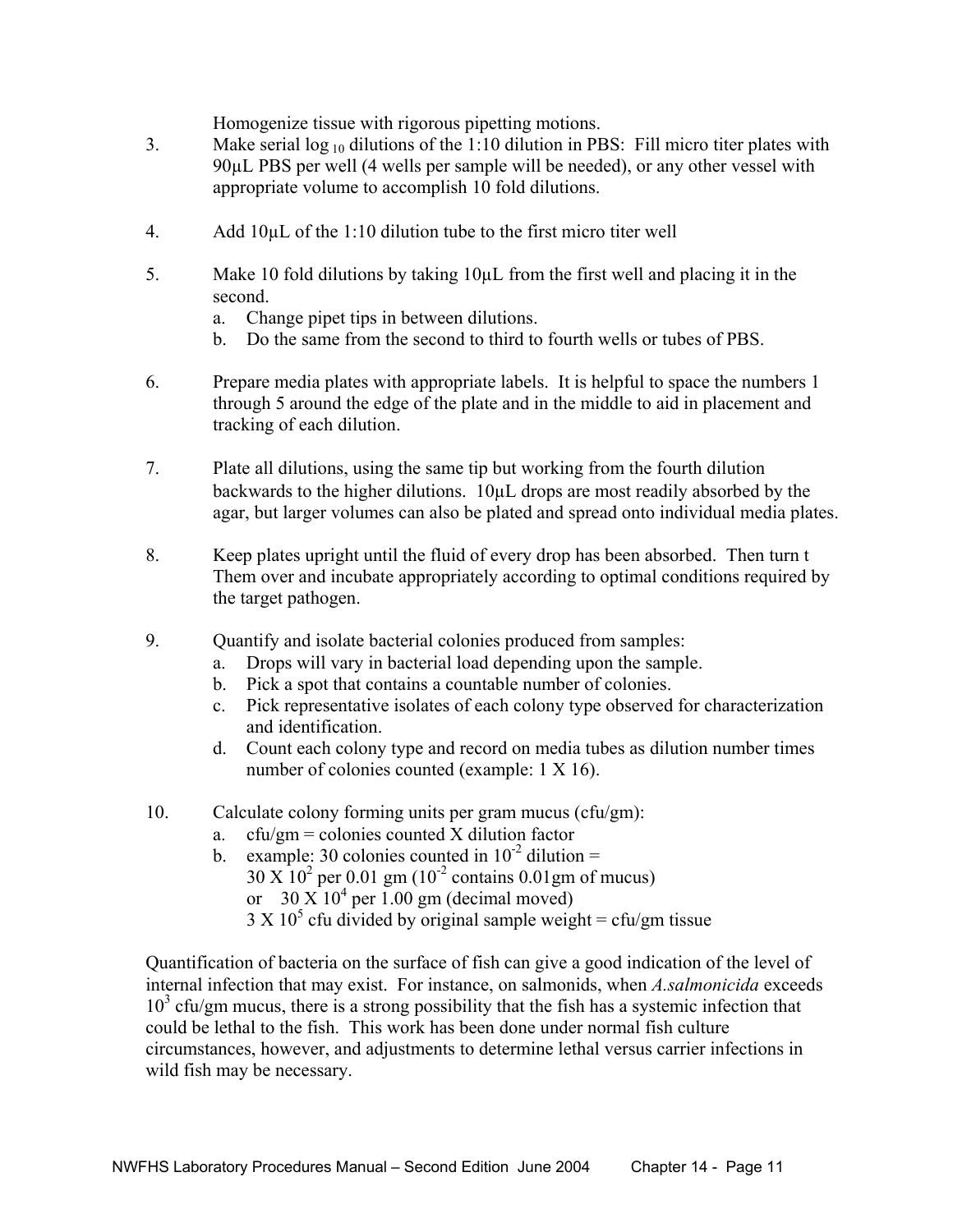#### C. MATERIALS AND SOURCES

BACTI-SWAB<sup>TM</sup> Modified Stuart's Transport Medium available from Remel (800-255-6730).

# **V. Procedures for the Detection of Bacteria in Filtered Water Samples**

Water can be examined for a variety of bacterial species, including those that can serve as pathogens to fish. Water can be sampled directly from streams, ideally in areas where more fish are congregated, such as below pools, logs, and other habitat fish use for shelter. Sampling at effluents of fish culture facilities can also provide information on cycles of pathogens being shed into the environment.Bacteria can be enumerated on the media plates and reported as colony forming units (cfu) per milliliter (mL)**.** The following methodologies have been adapted from Ford **(**1994).

#### A. METHODS:

- 1. Collect water sample in sterile 200 mL container.
	- a. Take care not to contaminate sample with hands
	- b. Keep sample cold until filtering and plating can be accomplished
- 2. Wipe filter unit with alcohol and carefully load with .45µm pore filter paper (grid side up). Take care not to contaminate filter by touching - use forceps that have soaked in alcohol.
- 3. Filter several dilutions of sample with enough sterile distilled water to make a 100 mL total volume.
	- a. Start with the most dilute volume of sample. For example: if plating 1,10 and 100 mL of water, fill filter unit with 99mL d-H2O and transfer 1mL sample. The next dilution (10 mL sample in 90 mL d-H<sub>2</sub>O) can be done without disinfecting filter unit. However, wipe the filter unit with alcohol between different water samples.
	- b. The number and volume of dilutions should be adjusted with the quality of water samples: murky water will contain a lot of bacteria, and therefore, the smallest filtered volume may have to be 0.5 or 0.1 mL
	- c. Always dilute with sterile distilled water to bring total filtered volume to 100 mL for consistency and even distribution of bacteria.
- 4. After filtering, plate samples onto appropriate media:
	- a. With disinfected forceps, gently grasp each filter paper from unit and place grid side down onto agar media surface, removing any air bubbles with the forceps.
	- b. The filter need remain for only a few minutes before it can be removed and discarded with clean forceps.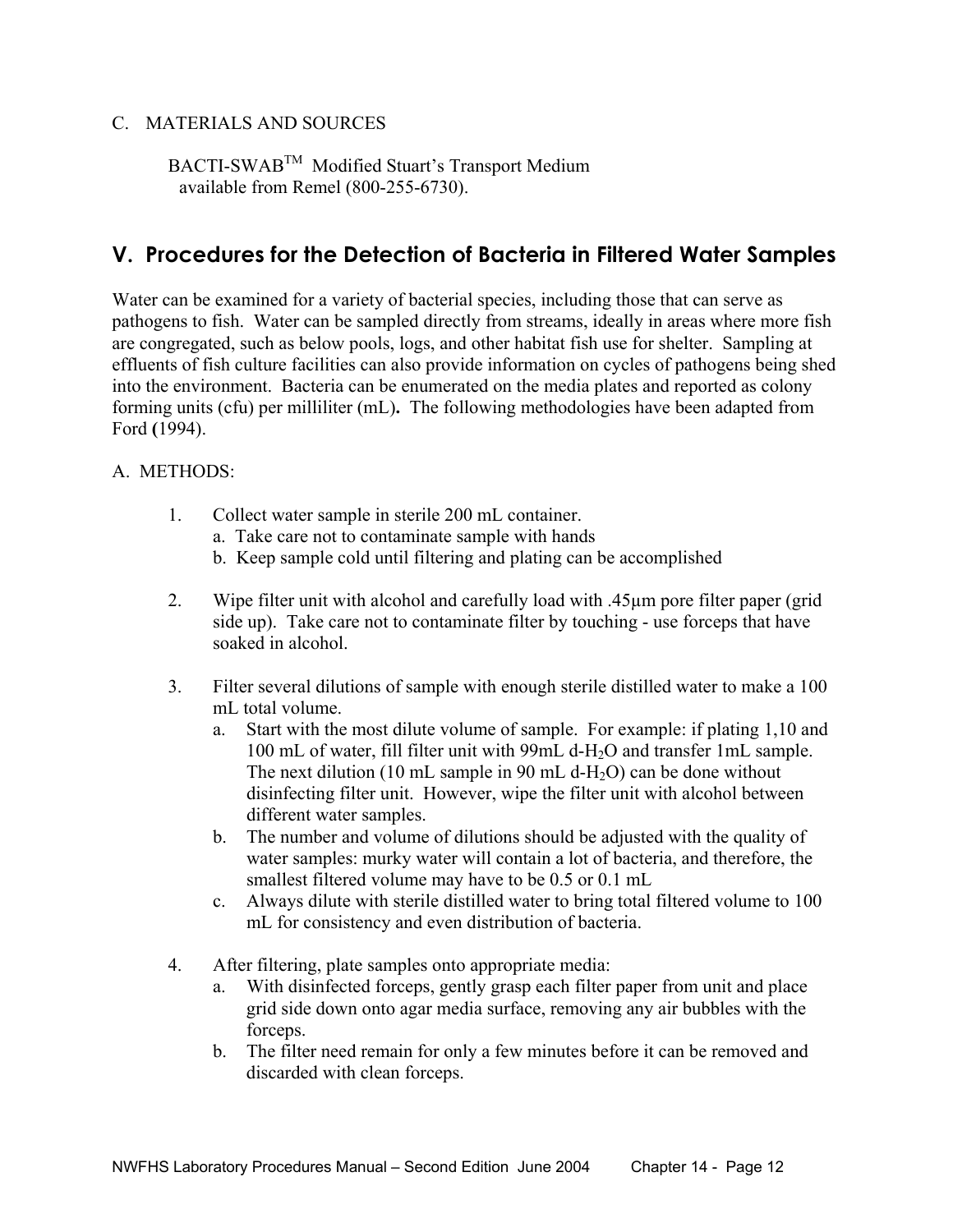- 5. Incubate plates for appropriate time and temperature depending on target organisms.
- 6. Perform bacterial counts and isolations directly from plates. Frequency plots and histograms of the major bacterial genera can be plotted as well as the number of cfu/mL of target pathogen in a particular sample.

#### B. MATERIALS AND SOURCES:

 Sample Containers (Sterile)240 mL (Thomas Scientific/6186-M40) Nalgene Filter Apparatus (Thomas Sci./4618-N60) Nalgene Filter Apparatus (Thomas Sci/ 4618-N62) Filters (Sterile), 47mm, 0.45Φm pore (Thomas Sci./4626-J20) Filter Pump (aspirator type - VWR/ 28610-008) or a vacuum pump 1 mL Pipets (Sterile-Fisher Sci./13-678-11A) Coomassie Brilliant Blue (R250-Sigma/B-0149)

 Other equipment needed: Forceps Alcohol (70% isopropyl) Sterile Distilled Water Agar Plates (depending on target pathogens)

#### C. MEDIA SUGGESTIONS:

The following are media and components which select for, or enhance isolation of the given target pathogen. A literary reference is provided for each.

#### **1.** *Aeromonas salmonicida***:**

Tryptic soy agar (TSA)-commercial media - follow preparation instructions.

Coomassie Brilliant Blue agar (CBBA) - (Cipriano & Bertolini, 1988).

| <b>TSA</b>                          | 40 g              |
|-------------------------------------|-------------------|
| Coomassie brilliant blue R-250(CBB) | $0.1\,\mathrm{g}$ |
| $d-H2O$                             | 10L               |

Autoclave for 15 min at 15 psi (121<sup>o</sup>C) and pour into petri plates. A. salmonicida colonies will appear as dark blue, friable colonies after 48 hours at 20°C.

#### **2.** *Flavobacterium psychrophilum, F. columnare:*

Tryptone Yeast Extract Supplemented (TYES) - (Holt & Amandi, 1989)

| Tryptone               | 4.0 g   |
|------------------------|---------|
| <b>Yeast Extract</b>   | 0.4 g   |
| $MgSO_4 \bullet 7H_2O$ | $0.5$ g |
| $CaCl2 \cdot 2H2O$     | $0.5$ g |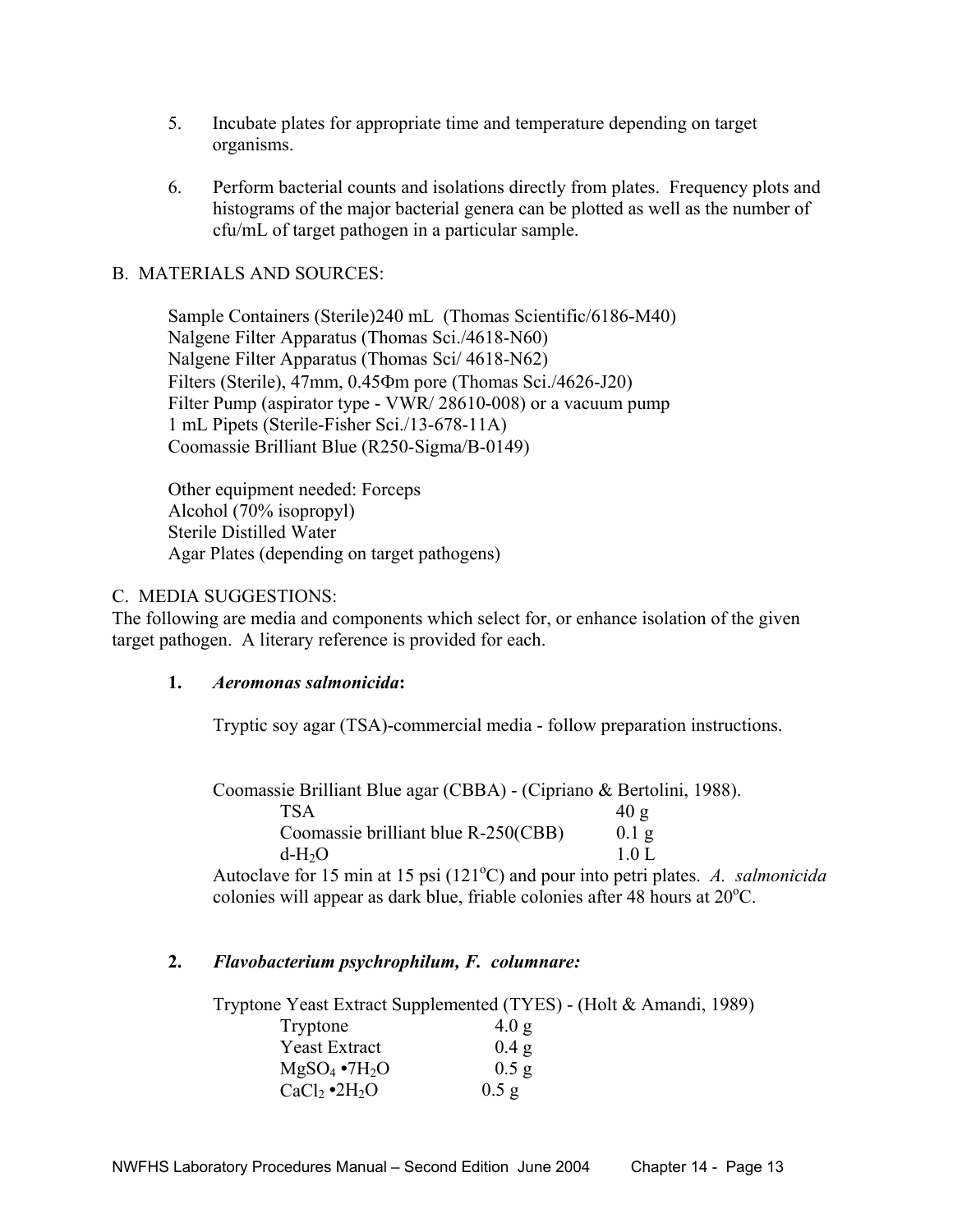| Agar    | 10.0 <sub>g</sub> |
|---------|-------------------|
| $d-H2O$ | 1.0 L             |

Dissolve ingredients and adjust pH to 7.2. Heat to boiling for 1 minute. Autoclave for 15 min at 15 psi  $(121^{\circ}$ C) and pour into petri plates.

|                      | Tryptone Yeast Gelatin (TYG) - (Bullock, et al, 1986) |
|----------------------|-------------------------------------------------------|
| Tryptone             | 2.0 g                                                 |
| <b>Yeast Extract</b> | $0.5$ g                                               |
| Gelatin              | 3.0 g                                                 |
| Agar                 | 15.0 g                                                |
| $d-H2O$              | 1.0 L                                                 |
|                      |                                                       |

Dissolve ingredients and adjust pH to 7.0. Heat to boiling for 1 minute. Autoclave for 15 min at 15 psi  $(121^{\circ}$ C) and pour into petri plates.

#### **3. Yersinia ruckeri:**

TSA, BHIA - both commercially prepared

| Shotts-Waltman (SW) - (Waltman&Shotts, 1984) |           |
|----------------------------------------------|-----------|
| Sodium Chloride                              | 5.0 g     |
| Tryptone                                     | 2.0 g     |
| <b>Yeast Extract</b>                         | 2.0 g     |
| Tween 80                                     | $10$ mL   |
| $CaCl2 \cdot 2H2O$                           | $0.1$ g   |
| <b>Bromthymol Blue</b>                       | $0.003$ g |
| $d-H_2O$                                     | 950 mL    |
| pH to 7.4 and add:                           |           |
| Agar                                         | 15 g      |

Heat to boiling. Autoclave for 15 min at 15 psi ( $121^{\circ}$ C). Add 10 mL of 0.5g/mL sucrose solution which has been filter sterilized. Refrigerate poured plates until use.

*Y. ruckeri* will produce a green colony with a zone of hydrolysis (precipitation of calcium oleate from Tween 80). Always confirm colony identity with biochemical characterization of isolates. (Type II will not hydrolyze Tween 80).

| Renibacterium salmoninarum:                   |
|-----------------------------------------------|
| Kidney Disease Medium (KDM2) - (Evelyn, 1977) |

Peptone 10.0 g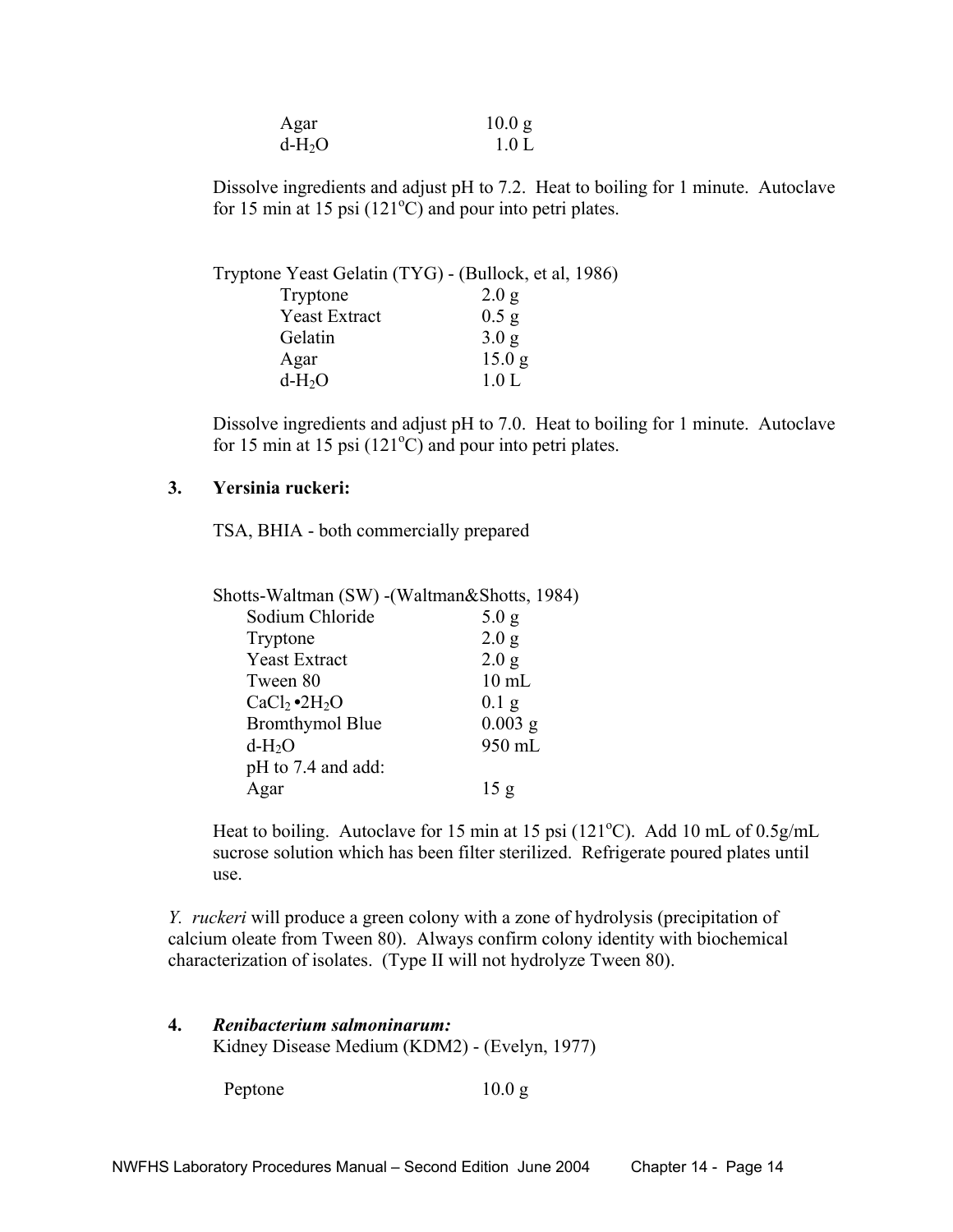| <b>Yeast Extract</b>                                                                      | $0.5$ g           |
|-------------------------------------------------------------------------------------------|-------------------|
| L-Cysteine HCl                                                                            | 1.0 <sub>g</sub>  |
| Distilled water                                                                           | $1000$ mL         |
| Adjust pH to $6.5$                                                                        |                   |
| Agar                                                                                      | 15.0 <sub>g</sub> |
|                                                                                           |                   |
| Autoclave for 15 minutes at 121 <sup>o</sup> C. Cool to $\sim$ 50 <sup>o</sup> C and add: |                   |
| FBS                                                                                       | $200.0$ mL        |

The following volumes of antibiotics can also be added to the KDM2 (SKDM) to reduce overgrowth from other bacterial organisms (Austin, et al. 1983).

| Cyclohexamide       | 4.0 mL (see below) |
|---------------------|--------------------|
| D-cycloserine       | $1.0$ mL           |
| Polymyxin B-sulfate | $2.0$ mL           |
| Oxolinic Acid       | $1.0$ mL           |
|                     |                    |

#### **Prepare the above antibiotics following these formulas:**

| Antibiotic Solution Preparation: |       |                            |  |
|----------------------------------|-------|----------------------------|--|
|                                  | grams | mL                         |  |
| Cyclohexamide                    | 1.2   | $96 d-H2O$                 |  |
| $\ $ D-Cycloserine               | 0.3   | $24 \text{ d-H}_2\text{O}$ |  |
| Polymyxin B-sulfate              | 0.3   | $24 \text{ d-H}_2\text{O}$ |  |
| Oxolinic Acid                    | 0.06  | $24(5\% \text{ NaOH})$     |  |
|                                  |       |                            |  |

Researchers found that variable lots of peptone could adversely affect the ability to successfully culture *R.salmoninarum* using these media. Evelyn et al. (1990) reported on the use of a metabolite solution from KDM broth containing *R.salmoninarum* (autoclaved or filter sterilized using 2  $\mu$ m pore size) and added to the KDM media at 2% (v/v). The addition of metabolite solution to the media has shown to improve success in culturing this organism, and seems to negate the adverse effects of poor peptone lots used in the media.

#### **5.** *Edwardsiella ictaluri*

S-W *E. ictaluri* Selective Media - (Shotts & Waltman, 1990)

| Tryptone                 | 10g      |
|--------------------------|----------|
| <b>Yeast Extract</b>     | 10g      |
| Phenylalanine            | $1.25$ g |
| Ferric ammonium chloride | 1.2 g    |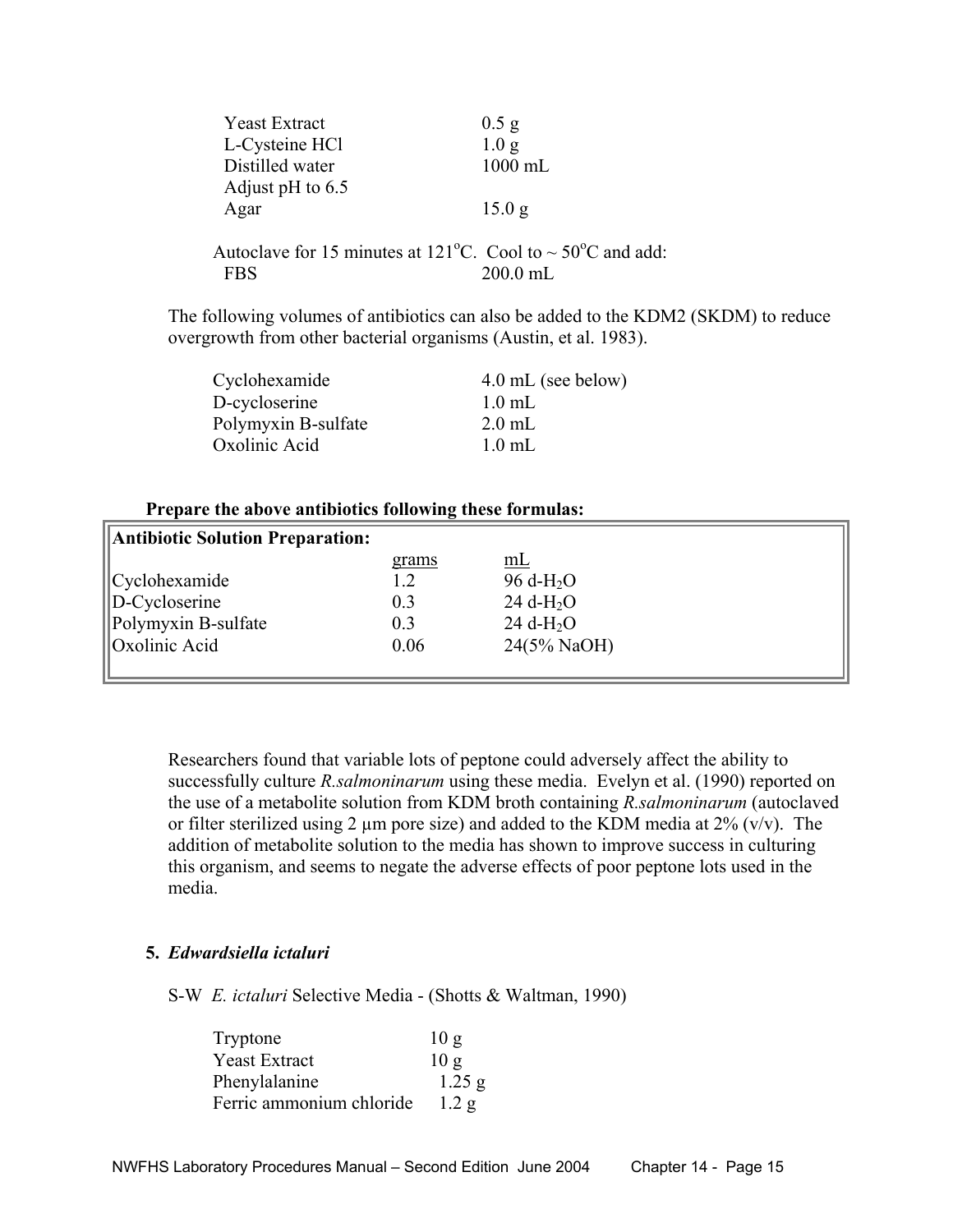| $0.003$ g         |
|-------------------|
| 1.0 <sub>g</sub>  |
| 15.0 <sub>g</sub> |
| 980 mL            |
|                   |

Dissolve ingredients by boiling, then cool to  $50^{\circ}$ C and adjust pH to 7.0. Autoclave for 15 min at 15 psi  $(121^{\circ}C)$ . Cool to 50°C again and add mannitol (filter sterilized) to 0.35% ( $v/v$ ) and colistin sulphate to 10 ug/mL.

 Interpretation: *Proteus* species will produce brown colonies (caused by phenylalanine and ferric ammonium chloride). *Serratia* and *Aeromonas* will ferment mannitol producing yellow colonies. *Edwardsiella ictaluri* will produce translucent, colorless colonies.

# **VI. Method for Non-Lethal Gill Biopsy**

Gill filaments can be removed from fish while under anesthesia with little injury to the fish. The tissue can be examined directly under microscopy for parasites; preserved for histology; or frozen for examination using other diagnostic methods, such as PCR for *Myxobolus cerebralis*. The following protocol has been adapted from methods used for collection of gill tissues for gill Na<sup>+</sup>, K<sup>+</sup>-ATPase activity measurements in salmonids (McCormick, Personal communication).

### A. METHODS:

- 1. While fish is under anesthesia, place on a moistened chamois cloth to minimize scale loss and damage. A right handed individual should place the fish on its right side so that the head is to the left and tail to the right.
- 2. Gently pull back the operculum with rounded forceps. A cartilaginous septum (present in some species such as salmonids, but not in others) holds filaments together for one-half their length.
- 3. Using a fine pointed scissors, remove 4-6 filaments just above the septum from a fish weighing between 20 and 80 grams (remove more or less tissue for larger and smaller fish, respectively).
	- a. With the operculum reflected, isolate several filaments with the open blades of the scissors (see Figure 1).
	- b. Turn scissors so that they are perpendicular to the filaments and cut in a single quick motion.
	- c. To retain the filaments on the scissor blades, turn the scissors slightly as you finish cutting.

Take care not to crush sample or remaining filaments. If there is any movement from the fish, be sure to retract forceps and scissors quickly to avoid injuries.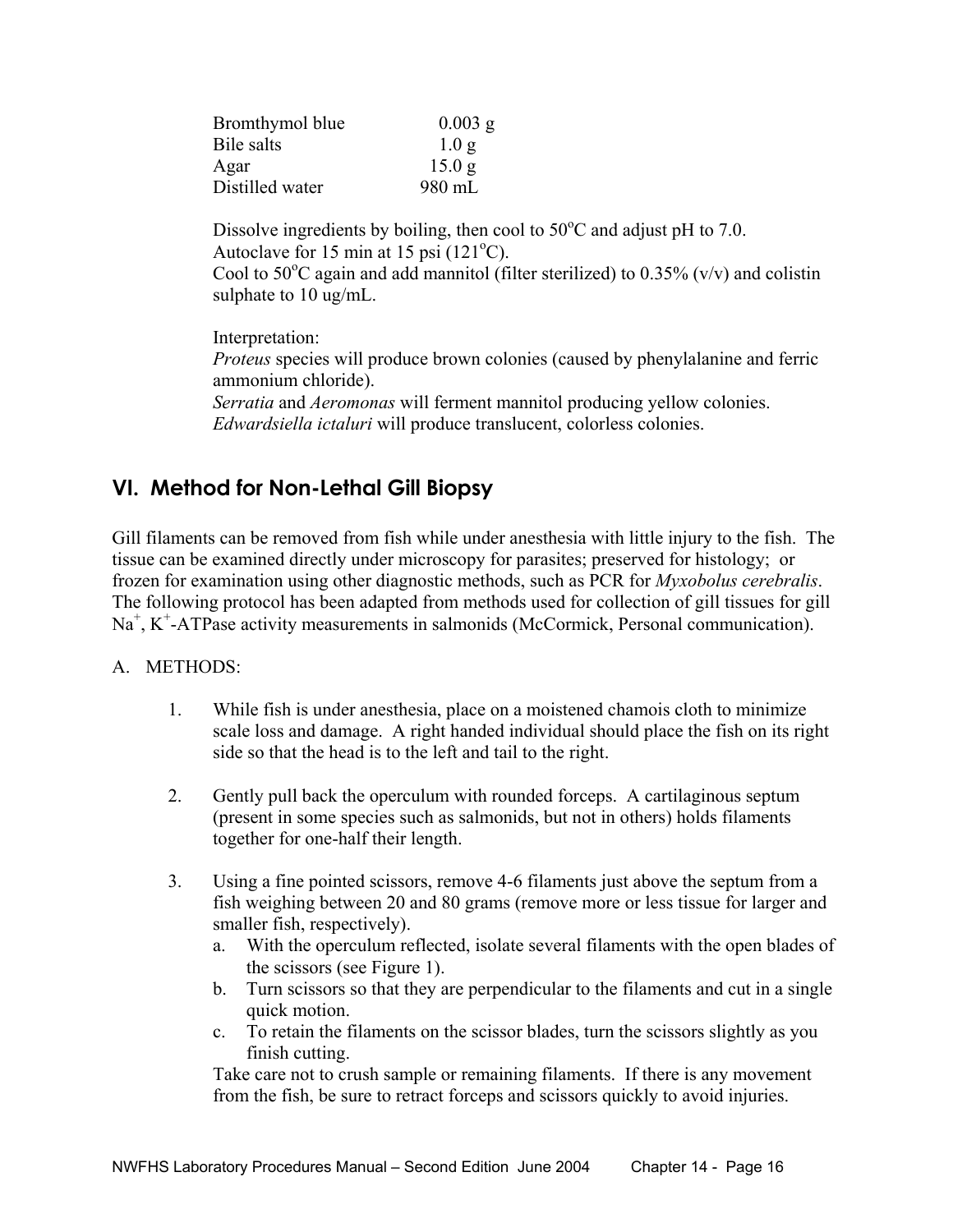Return fish to fresh water immediately.

4. Transfer filament samples to appropriate containers for storage until assays cane be performed.

#### B. RECOVERY OF FISH SUBJECT TO GILL BIOPSY

 Upon return to the water, the fish may bleed slightly for up to one minute. Excessive bleeding, beyond one minute is usually associated with cutting to deeply into the filaments (i.e. below the septum). Even excessive bleeding does not usually result in mortality.

#### C. MATERIALS

Chamois Cloth Rounded forceps Fine point scissors (Vannas eye scissors - 7mm curved blade, Sicoa-phone 201-941-6500, Cat.# OM-1401) Collection vials Fish anesthetic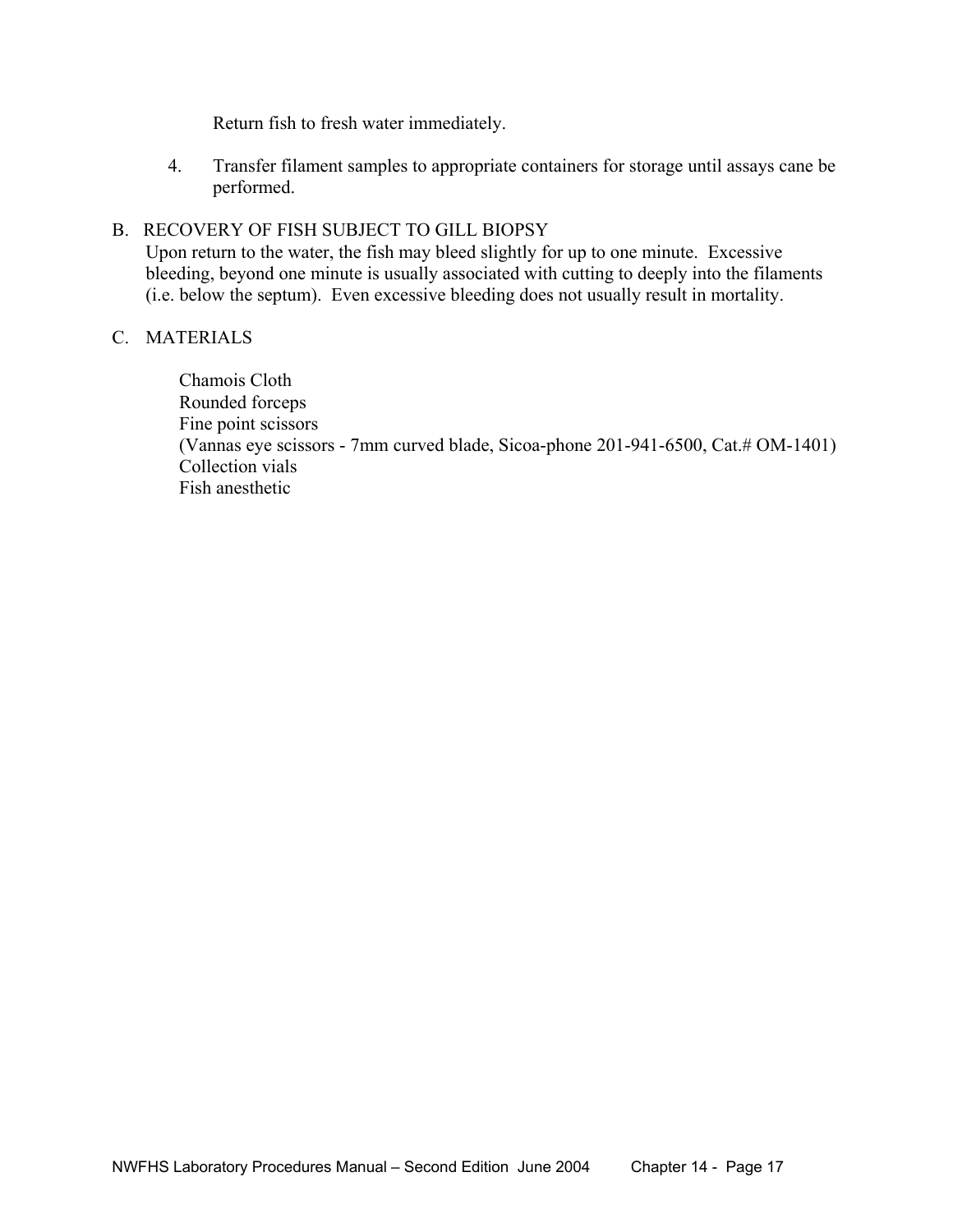**Figure 1 – Non-Lethal Gill Biopsy**



3. Cut perpendicular to filaments in a single quick motion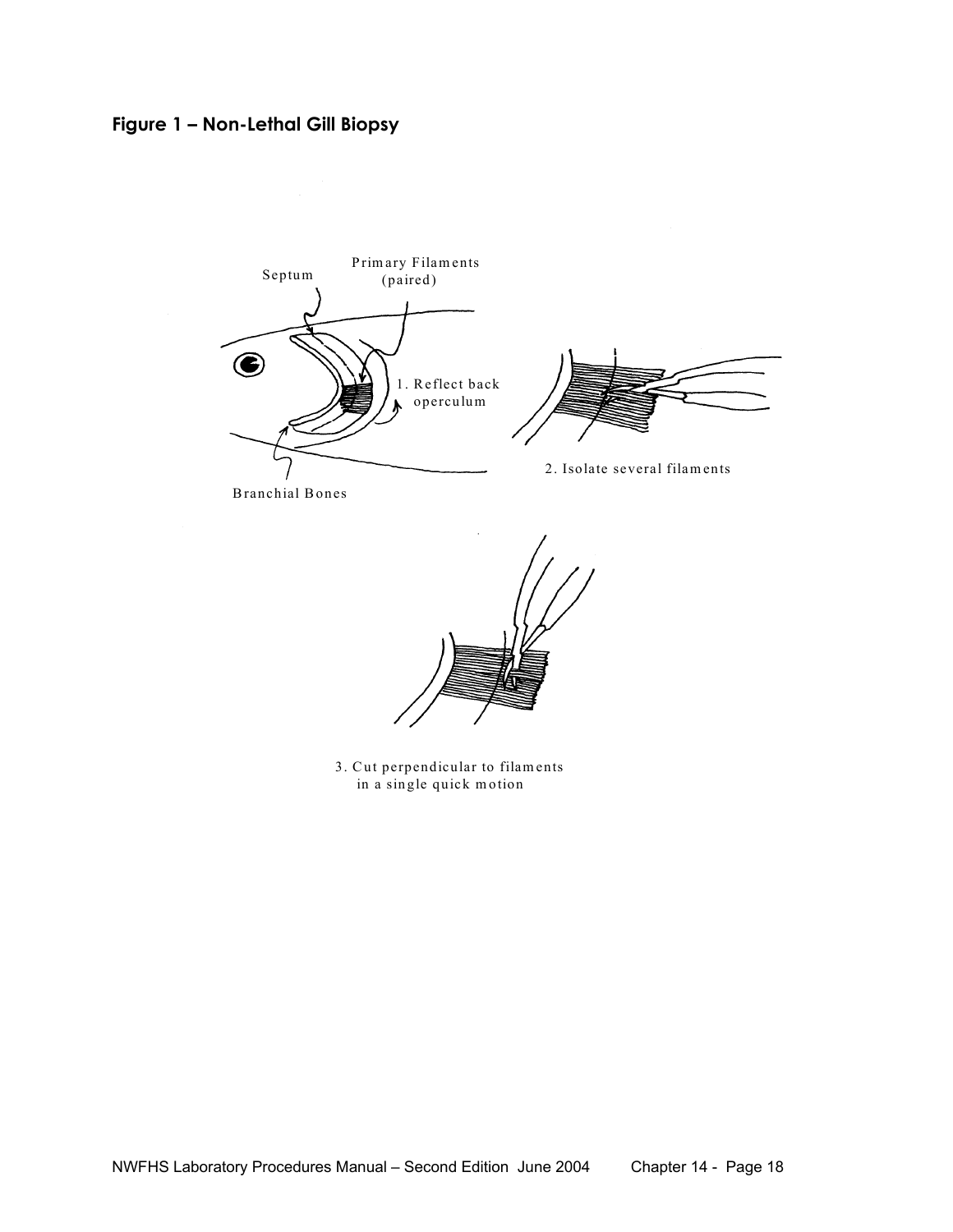# **VI. Bibliography**

Austin, B., T.M. Embley, and M. Goodfellow. 1983. Selective isolation of *Renibacterium salmoninarum*. FEMS Microbiology Letters 17, 111-114

Billi, J.L. and K. Wolf. 1969. Quantitative Comparison of Peritoneal Washes and Feces for Detection of Infectious Pancreatic Necrosis (IPN) Virus in Carrier Brook Trout. J. Fish. Res. Bd. Can. Vol. 26: 1459

Brady, Y.J. and S. Vinitnantharat. 1990. Viability of Bacterial Pathogens in Frozen Fish. J. Aquat. Anim. Health 2(2):149-150

Bullock, G.L., T.C. Hsu, and E.B. Shotts, Jr. 1986. Columnaris Disease of Fish. USDOI, Fish and Wildlife Service, Fish Disease Leaflet 72. Wash. D.C.

Cipriano, R.C., and J.B. Bertolini. 1988. Selection for virulence in the fish pathogen *Aeromonas salmonicida*, using Coomassie Brilliant Blue agar. J. of Wildlife Dis. 24:672-678

Cipriano, R.C., L.A. Ford, J.D.Teska and L.E. Hale. 1992. Detection of *Aeromonas salmonicida* in the mucus of Salmonid fishes. J. Aquat. Anim. Health, 4:114-118

Cipriano, R.C. and L.A. Ford. 1993. Comparison of Dilution Counts with Standard Culture Methods for the Detection of *Aeromonas salmonicida* from Clinical Specimens. Biomedical Letters 48

Elliott, D. G.and T.Y. Barila. 1987. Membrane Filtration - fluorescent antibody staining procedure for detecting and quantifying *Renibacterium salmoninarum* in Coelomic fluid of chinook salmon (*Oncorhynchus tshawytscha*). Can. J. Fish. Aquat. Sci. 44:206-210

Evelyn, T.P.T. 1977. An improved growth medium for the Kidney Disease bacterium and some notes on using the medium. Bulletin de L=Office International des Epizooties, 37(5-6:511-513

Evelyn, T.P.T., L. Prosperi-Porta, J.E. Ketcheson. 1990. Two techniques for obtaining consistent results when growing *Renibacterium salmoninarum* on KDM2 culture medium. Dis. Aquat. Org. 9:209-212

Ford, Larisa A. 1994. Detection of *Aeromonas salmonicida* from water using filtration method. Aquaculture, 122(1):1-7

Fryer, J.L. and C.N. Lannan. 1994. Three decades of fish cell culture: A current listing of cell lines derived from fishes. J. Tissue Culture Methods 16:87-94

Giray et al. 2004. "Comparison of lethal versus non-lethal sample sources for the detection of infectious salmon anemia virus (ISAV)." (In Review)